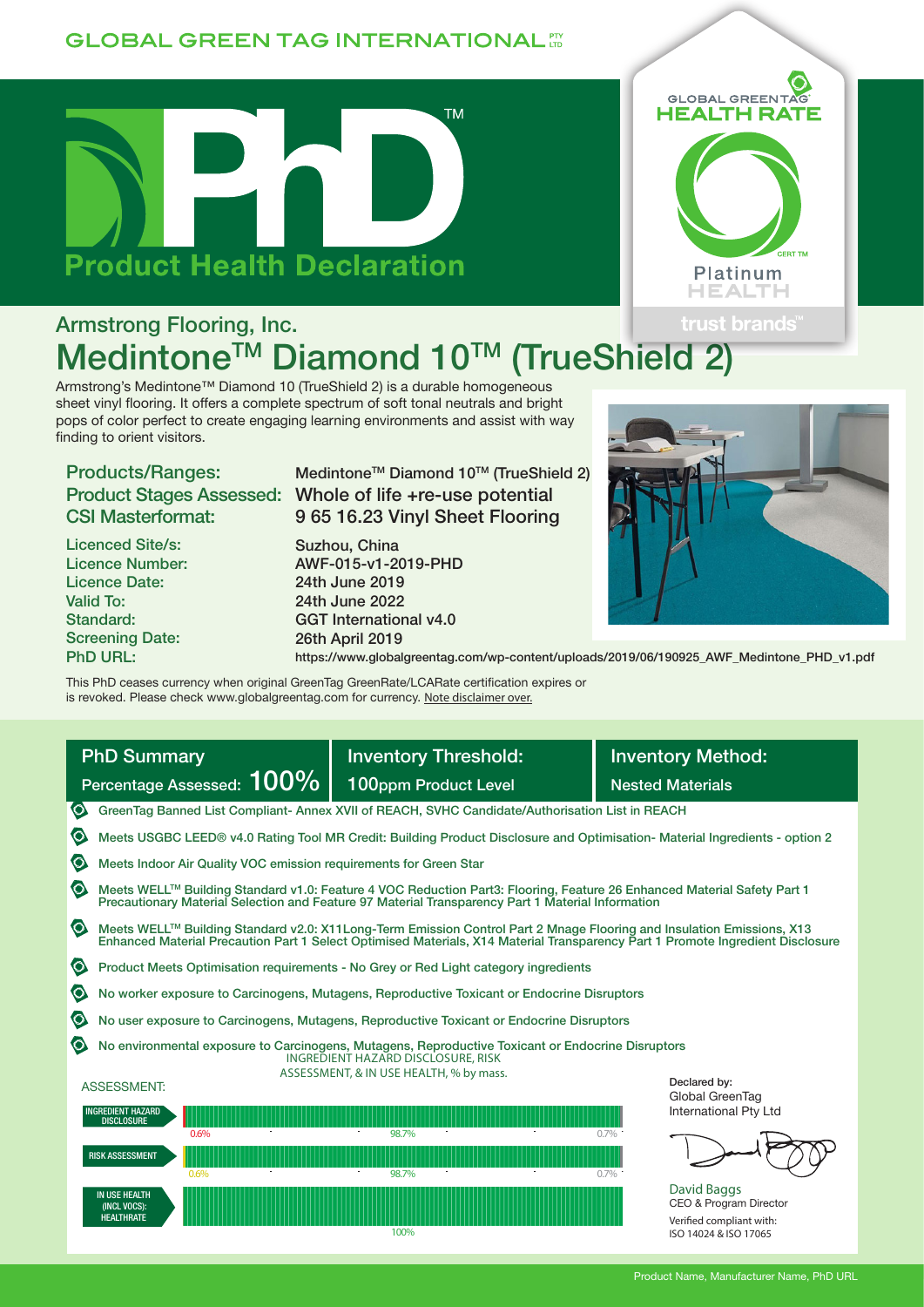#### 1.0 Scope

The Global GreenTag International (GGT) Product Health Declaration (PhD) has been designed to provide an additional level of service to the green product sector in facilitating an easier understanding of both the hazard and risk associated with any certified products and is intended to indicate:

- Chemical hazards of both finished product and unique ingredients to a minimum level of 100ppm for each homogeneous ingredient throughout the product life cycle, (including any VOC or other gaseous emissions);
- An assessment of exposure or risk associated with ingredient handling, product use, and disposal in relation to established mitigation and management processes;

It is not intended to assess:

- i. substances used or created during the manufacturing process unless they remain in the final product; or
- ii. substances created after the product is delivered for end use (e.g., if the product unusually degrades, combusts or otherwise changes chemical composition).

GGT PhDs are only issued to products that have passed GGT Standards' certification requirements. The Level of Assessment (BronzeHEALTH, SilverHEALTH GoldHEALTH or PlatinumHEALTH) rating relates ONLY to GGT Standard Sustainability Assessment Criteria 3, and is declared separately to the overall Bronze, Silver Gold or Platinum Green Tag Certification Mark Tier Levels.

#### 1.2 Preparing an PHD

GGT PhDs are prepared using Hazard Classifications from the UN Globally Harmonised System of Classification and Labelling of Chemicals (GHS) and as an outcome of a successful Application for Certification. Assessments are undertaken by GGT Qualified Exemplar Global Lead Auditors and subsequently accepted for Certification by the GGT Program Director (also a Qualified Exemplar Global Lead Auditor) under the GGT International Standard v4.0, Personal Products Standard v1.0, and Cleaning Products Standard v1.0 and above Program Rules.

#### 1.3 External Peer Review

Every GGT PhD is independently peer reviewed by an external Consultant Toxicologist and Member of the Australian College of Toxicology &Risk Assessment.

### 2.0 Declaration of Ingredients

Where a manufacturer wishes recognition under a rating program that requires transparency of ingredients such as LEED v4.0, Living Building Challenge, Estidama etc., the following information is declared from audit:

| Colour       | <b>Ingredient Name</b>                                                                                                                     |
|--------------|--------------------------------------------------------------------------------------------------------------------------------------------|
| Green        | Ideal-Low<br>No Comment required                                                                                                           |
| Yellow       | <b>Medium to Low</b><br>No Comment, or 'Issue of Concern' required depending on % of ingredient.                                           |
| Orange       | Moderate<br>'Issue of Concern' or 'Red Light' Comment depending on % of ingredient.<br>Limit $10%$                                         |
| Red          | Problematic (Red): Target for Phase<br>'Issue of Concern' or 'Red Light' Comment depending on % of ingredient.<br>Strict Upper Limit of 1% |
| Grey         | Uncategorised<br>Not able to be categorised due to lack of toxicity impact information.                                                    |
| <b>Black</b> | <b>Banned Ingredients</b><br>POPs, SVHCs plus a wide range of compounds depending on specific Standard requirements                        |

Global GreenTag International Pty Ltd (Global GreenTag) is not a medical professional organisation. Global GreenTag does not purport to provide medical advice, and makes no warranty, representation, or guarantee regarding the declaration that it provides in relation to any allergies, chemical sensitivities or any other medical condition, nor does Global GreenTag assume any liability whatsoever arising out of the application or use of any product or piece of equipment that has been chemically assessed by Global GreenTag.

The chemical assessments carried out provide transparent information peer reviewed by a consultant toxicologist regarding the chemical make-up and ingredients of certain materials and products, but such assessments are not to be taken as any form of medical assessment or health advice and are not targeted towards providing specific solutions to allergenic conditions or any other type of medical concerns.

Users must carry out their own investigations if they are concerned about specific medical conditions and the impact of certain products or ingredients in relation to specific medical concerns.

Global GreenTag takes no responsibility and is not liable in any way with respect to any medical or health issues arising from a person's use of materials or products that have been chemically assessed by Global GreenTag. Global GreenTag shall not be liable for any direct, indirect, punitive, incidental, special or consequential damages to property or life whatsoever, arising out of or connected with the use or misuse of any materials or products that have been assessed by Global GreenTag.

| <b>Ingredient Name</b>          | <b>CAS Number</b><br><b>OR Function</b> | Proportion<br>in finished<br>product | <b>GHS, IARC</b><br>& Endocrine<br>Category | Ingredient<br>Assessment<br>(Raw) | Whole Of Life<br>Assessment | In Use Health<br>Assessment | <b>Comment</b>                                                                                                                                                                                                                                                                                                                                                         |
|---------------------------------|-----------------------------------------|--------------------------------------|---------------------------------------------|-----------------------------------|-----------------------------|-----------------------------|------------------------------------------------------------------------------------------------------------------------------------------------------------------------------------------------------------------------------------------------------------------------------------------------------------------------------------------------------------------------|
| <b>Material: PVC</b>            |                                         |                                      |                                             |                                   |                             |                             |                                                                                                                                                                                                                                                                                                                                                                        |
| <b>PVC Resin</b>                | <b>Binder</b>                           | $30-$<br>50%                         | IARC <sub>3</sub>                           |                                   |                             |                             | The hazard of IARC Cat. 3 relates<br>to the PVC monomer, which is<br>usually completely converted in the<br>polymerisation process. It is possible<br>that extremely small quantities of un-<br>reacted monomer may remain but as<br>a Level 3 hazard, users are unlikely to<br>be exposed to even minor risk.<br><b>Recycled Content: None</b><br>Nanomaterials: None |
| Material: Limestone             |                                         |                                      |                                             |                                   |                             |                             |                                                                                                                                                                                                                                                                                                                                                                        |
| <b>Calcium Carbonate</b>        | Filler                                  | $20 -$<br>40%                        | <b>None</b>                                 |                                   |                             |                             | <b>Recycled Content: None</b><br>Nanomaterials: Unknown                                                                                                                                                                                                                                                                                                                |
| Material: Dioctyl Terephthalate |                                         |                                      |                                             |                                   |                             |                             |                                                                                                                                                                                                                                                                                                                                                                        |